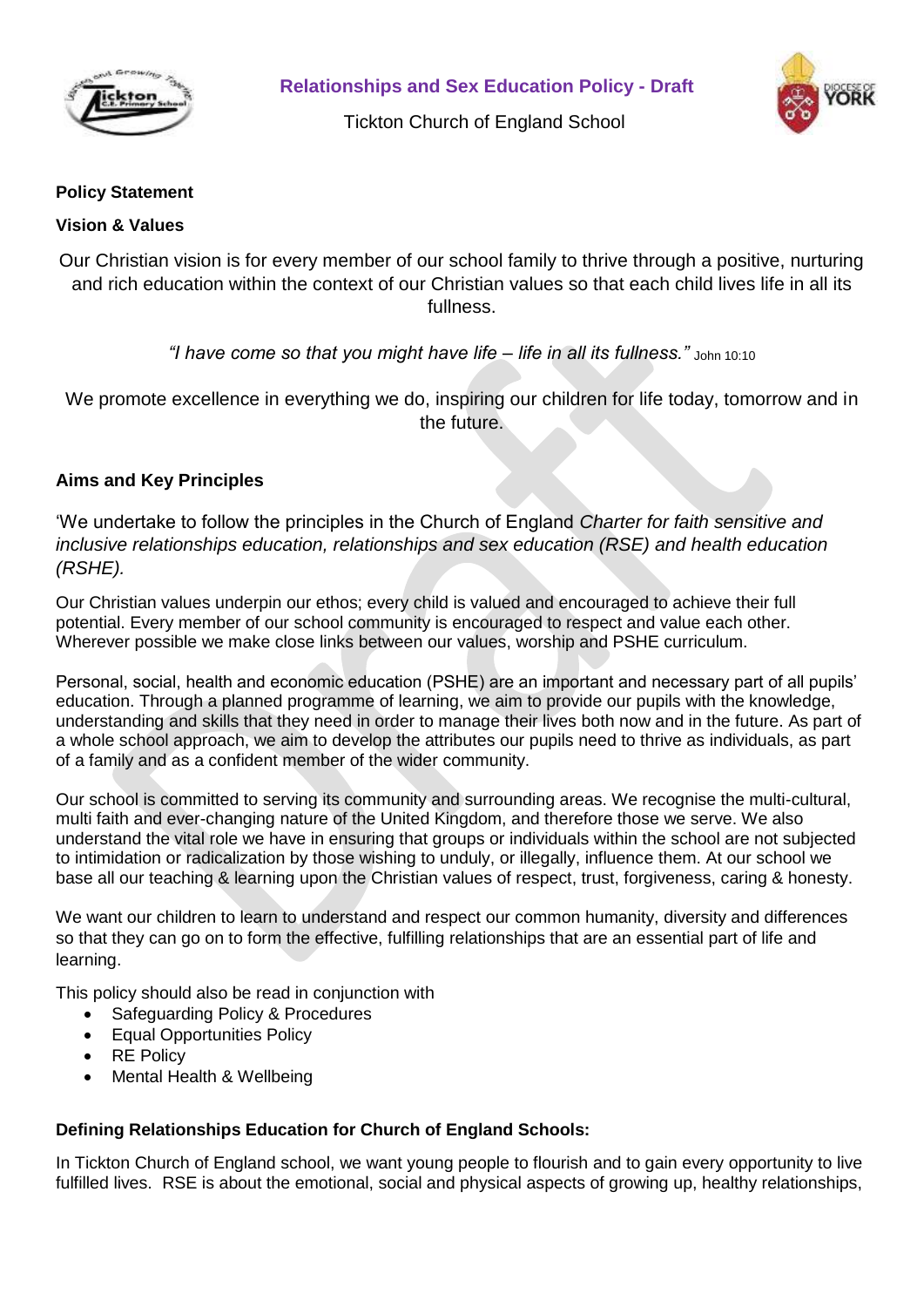sex, human sexuality and sexual health. It is also about the spiritual and moral aspects of relationships within a context of a Christian vision for the purpose of life.

As such in CofE Schools, Relationships, sex and health education lessons will help pupils in explore the foundational ethic of "Love your neighbour as yourself" (Mark 12.31).

Pupils will have considered how to ensure that they treat themselves and others, at all times and in all contexts, with dignity and respect.

**Relationships Education** is learning about how to:

- be appreciative of existing relationships
- to form new healthy relationships
- to enjoy strong positive, non-exploitative, caring relationships online and in person.

This will particularly reference family relationships including marriage, friendships and relationships with peers and adults.

In this school any content that might be regarded as Sex Education: learning about human body parts, growth, puberty and reproduction will be taught through the Science Curriculum. Parents **do not** have the right the excuse their children from this aspect of the curriculum.

### **Sex Education**

The National Curriculum for Science includes content about human body parts, growth, puberty and reproduction. Parents **do not** have the right to withdraw from this aspect of the curriculum.

In Tickton Church of England Primary School we have decided that it is important to include certain aspects of sex education in our curriculum to protect and prepare the children in our community. As puberty can begin in children as young as 9 we have decided to teach how the body changes during puberty in lower key stage 2. Sexual reproduction, covering 'How Babies are made' will be taught in years 5 & 6. The content on sexual reproduction is taught by the School Nurse who visits school specifically for this purpose.

Parents will be informed in advance of these lessons through our termly curriculum overviews posted on our website. Parents **do** have the right to excuse their children from this aspect of sex education and can do so by applying in writing to the Headteacher. We will invite you to talk through your concerns, we will explain our rationale for RSHE and invite you to review the materials we hope to use. Withdrawing your child from sex education remains a statutory right as a parent or legal guardian.

### **Defining Health Education**

Health Education is learning about physical health and mental wellbeing, so pupils can make wise choices to ensure their own flourishing and the flourishing of others. 1

### **Church of England/ Methodist Context**

In our school our Christian vision shapes all we do. Pupils are encouraged to grow in self-worth and esteem as unique people made in the image of God. They learn how to steward the gift of themselves well: how to protect and care well for themselves. We encourage pupils to grow to understand the unique gift of everyone else.

Pupils will consider the importance of long term relationships as building blocks for family stability. This will encompass the teachings of the Anglican/ Methodist Church, including the diversity of understandings about marriage and the diversity of beliefs about the appropriate context for sexual relationships. The core beliefs about the importance of trust, loyalty, fidelity and choice will be explored, as well as the understanding that abstinence and celibacy can be positive life choices. Pupils need to understand that they will make mistakes in relationships but that there is a way back through forgiveness and reconciliation.

### **How will RSE be taught in our school?**

 $\overline{a}$ 

<sup>&</sup>lt;sup>1</sup> See "Mental Health and Wellbeing: Towards a Whole School Approach" March 2018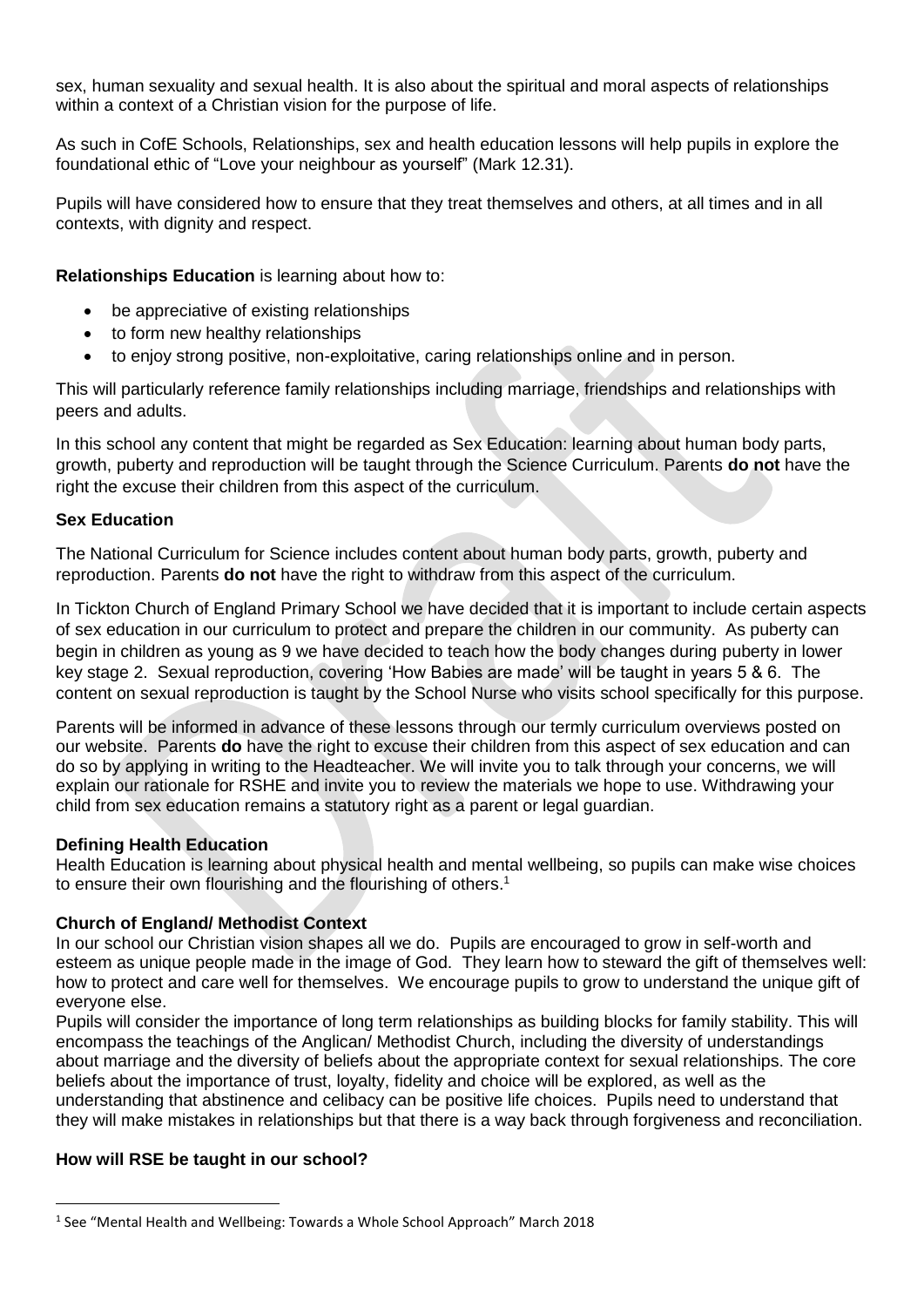PSHE, which includes Relationships and Sex Education, is taught weekly through a planned programme of work that follows the Jigsaw PSHE programme. Jigsaw brings together PSHE Education, emotional literacy, social skills and spiritual development in a comprehensive scheme of learning. Teaching strategies are varied and are mindful of preferred learning styles and the need for differentiation. Jigsaw is designed as a whole school approach, with all year groups working on the same theme (Puzzle) at the same time. This enables each Puzzle to start with an introductory collective worship, generating a whole school focus for adults and children alike.

There are six Puzzles in Jigsaw that are designed to progress in sequence from September to July. Each Puzzle has six Pieces (lessons) which work towards an 'end product', for example, The School Learning Charter or The Garden of Dreams and Goals.

Each Piece has two Learning Intentions: one is based on specific PSHE learning (covering the nonstatutory national framework for PSHE Education but enhanced to address children's needs today); and one is based on emotional literacy and social skills (covering the SEAL learning intentions but also enhanced). The enhancements mean that Jigsaw is relevant to children living in today's world as it helps them understand and be equipped to cope with issues like body image, cyber and homophobic bullying, and internet safety.

Every Piece (lesson) contributes to at least one of these aspects of children's development. This is mapped on each Piece and balanced across each year group. Pupils with SEND will have had the content made accessible to them by high quality teaching that is differentiated and personalised.

### **Inclusion and Differentiated learning**

We will ensure Relationships Education, Relationships and Sex Education and Health Education is sensitive to the different needs of individual pupils in respect to pupils' different abilities, levels of maturity and personal circumstances in a way that does not subject pupils to discrimination. Lessons will also help children to realise the nature and consequences of discrimination, teasing, bullying and aggressive behaviours (including cyber-bullying), use of prejudice-based language and how to respond and ask for help. These questions will be responded to in the context of the school's inclusion policy.

### **Jigsaw Content**

Jigsaw covers all areas of PSHE for the primary phase, in an age appropriate way, as in the table below

| Term             | Puzzle name                   | Content                                                                                                            |
|------------------|-------------------------------|--------------------------------------------------------------------------------------------------------------------|
| Autumn 1:        | Being Me in My World          | Includes understanding my place in the class, school and<br>global community                                       |
| <b>Autumn 2:</b> | <b>Celebrating Difference</b> | Includes anti-bullying and diversity work                                                                          |
| Spring 1:        | <b>Dreams and Goals</b>       | Includes goal-setting, aspirations, working together to<br>design and organise fund-raising events                 |
| Spring 2:        | <b>Healthy Me</b>             | Includes drugs and alcohol education, self-esteem and<br>confidence as well as healthy lifestyle choices           |
| Summer 1:        | <b>Relationships</b>          | Includes understanding friendship, family and other<br>relationships, conflict resolution and communication skills |
| Summer 2:        | Changing Me                   | Includes Relationships and Sex Education in the context<br>of looking at change                                    |

The Jigsaw programme is taught by our school staff with only some elements being taught by outside agencies (such as first aid or aspects about puberty). It is important that pupils have confidence in the teacher and that a "safe space" is created where pupils feel confident and can ask age appropriate questions.

### **Teaching Sensitive and Controversial Issues**